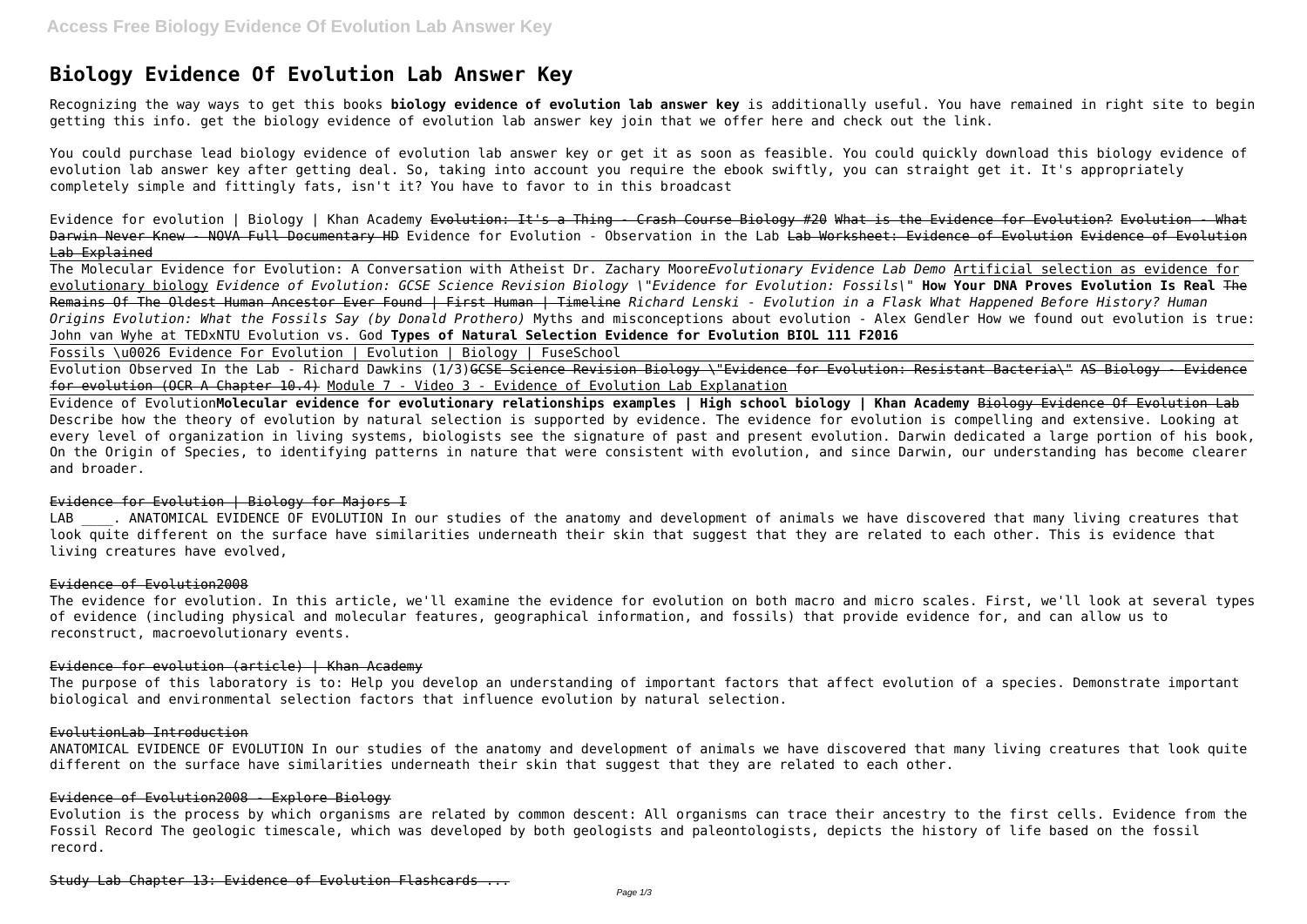The study of fossils as well as work in embryology, biochemistry and comparative anatomy provides evidence for evolution. Objective. In this lab you will learn about homologous, analogous and vestigial structures and their significance in evolution theory. You will also compare amino acids sequencing of humans to other vertebrates. Materials

#### Evidence of Evolution - Biology - Home

Evolution Genetics High School Molecular Biology Recently Updated! The shape of a protein determines its function. In this lab, students will be given a hypothetical DNA sequence for part of an enzyme. Using the Universal Genetic Code, they will then determine the amino acid sequence coded for by the DNA.

#### Labs & Activities - Cornell Institute for Biology Teachers

biochemistry is considered the best evidence for evolution. An important protein in animals called cytochrome c is used during cellular respiration. There are fewer differences in the amino acid sequence of this protein between more closely related species.

#### Livingston Public Schools / LPS Homepage

A humorous but powerful tool for simulating evolution. Watch a trait evolve and experiment with the effects of mutation rate and the strength of selection. This activity shows all the steps of natural selection in entertaining style, but generates real simulation data that can be exported or printed.

#### Evolution Lab - Biology in Motion

Supported by evidence from many scientific disciplines, Darwin's theory of evolution states that heritable variations occur in individuals in a population; because of competition for resources, individuals with more favorable phenotypes are more likely to survive and reproduce, thus passing traits to offspring. Investigaton 1: Artificial Selection

#### AP Biology Labs

Another type of evidence for evolution is the presence of structures in organisms that share the same basic form. For example, the bones in the appendages of a human, dog, bird, and whale all share the same overall construction (Figure 11.3.2). That similarity results from their origin in the appendages of a common ancestor.

#### 11.3: Evidence of Evolution - Biology LibreTexts

HS- LS4-2Construct an explanation based on evidence that the process of evolution primarily results from four factors: (1) the potential for a species to increase in number, (2) the heritable genetic variation of individuals in a species due to mutation and sexual reproduction, (3) competition for limited resources, and (4) the proliferation of those organisms that are better able to survive and reproduce in the environment

#### Evolution Lab at biologyinmotion.com - The Biology Corner

Evolution is the key to understanding how all life on Earth is related. Discover how phylogenetic trees illustrate the connections between a vast array of species. And learn how DNA fuels natural...

# Evolution | NOVA Labs | PBS

The evidence for evolution from molecular biology is overwhelming and is growing quickly. In some cases, this molecular evidence makes it possible to go beyond the paleontological evidence. For example, it has long been postulated that whales descended from land mammals that had returned to the sea.

#### Evidence Supporting Biological Evolution | Science and ...

BIOLOGY Lab: Evidence for Evolution Name Date Per. OBJECTIVE: In this lab activity you will learn about homologous, analogous, vestigial structures; fossils, embryology and biochemistry and their significance in evolution theory. OBSERVATIONS: 1. COLOR CODE the bones according to instructions. 2. Describe the unction o each set of bones below ...

#### Hendrick Hudson School District / Homepage

Embryology provides evidence for evolution since the embryonic forms of divergent groups are extremely similar. The natural distribution of species across different continents supports evolution; species that evolved before the breakup of the supercontinent are distributed worldwide, whereas species that evolved more recently are more localized.